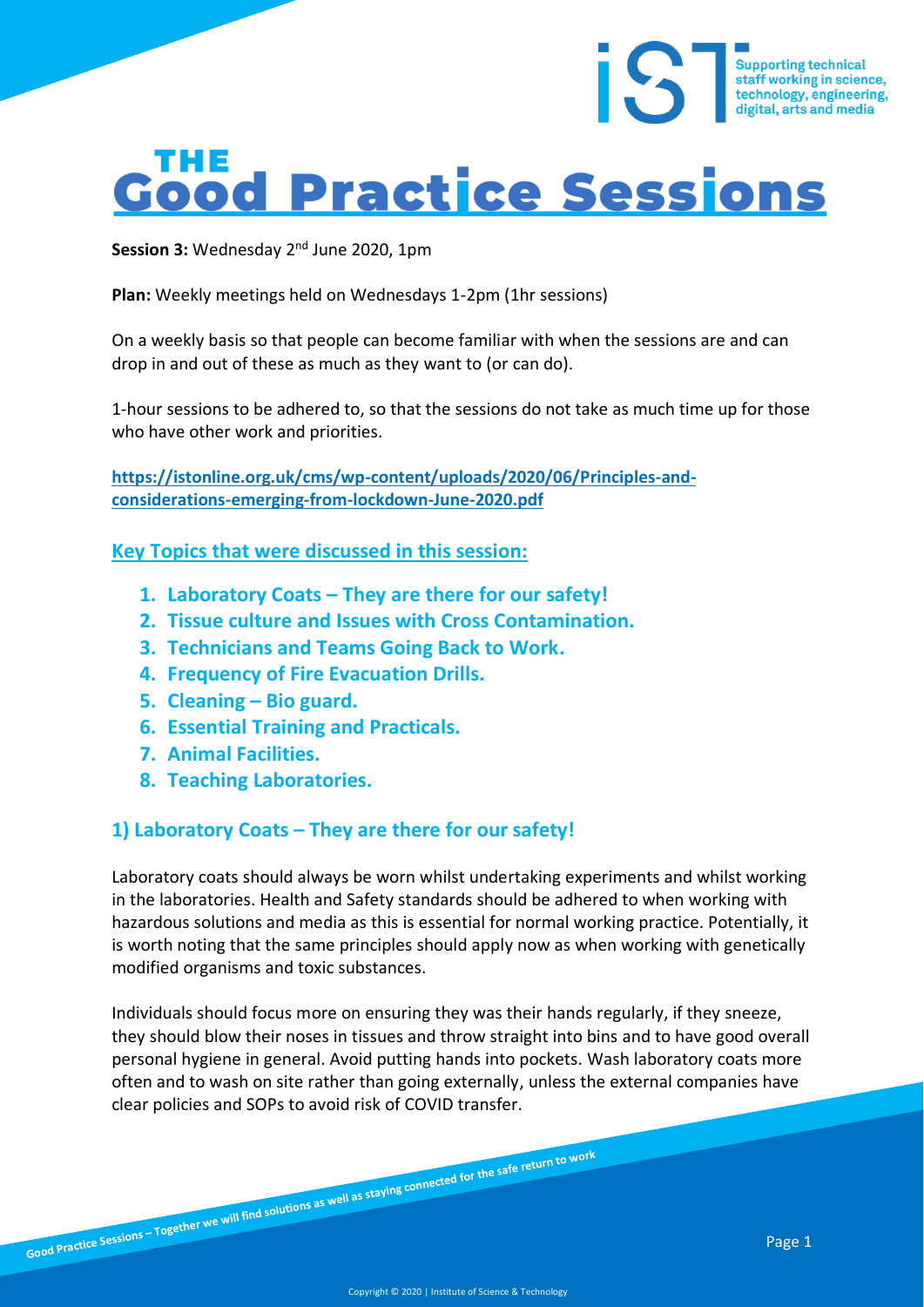

## **2) Tissue culture and Issues with Cross Contamination.**

The same approach to testing of mycoplasma can be applied to COVID-19 and in general, good laboratory practice is advised, use the correct procedures and processes, store all media and consumables properly and carry out regular PCRs.

Information on Cell Culture Protocol from the Sigma webpages - Testing Cells for Mycoplasma Contamination by Culture Isolation: [https://www.sigmaaldrich.com/technical-documents/protocols/biology/testing-for](https://www.sigmaaldrich.com/technical-documents/protocols/biology/testing-for-mycoplasma.html)[mycoplasma.html](https://www.sigmaaldrich.com/technical-documents/protocols/biology/testing-for-mycoplasma.html)

### **3) Technicians and Teams Going Back to Work.**

Technical staff will be one of the first groups of individuals to go back into the workplace to undertake maintenance tests, legionella flushing and preparation of equipment.

It is important to look at where your equipment is, move to different places where you possibly can and if not fixed move, so people can observe social distancing.

Look at the configuration of the laboratories and working spaces and carry out an assessment to work out the maximum capacity that can work in one room. Put signs on the doors to indicate that capacity. Utilise web based booking systems, including google calendar to indicate where individuals are.

Researchers and within research groups, workplans should be drawn up, so everyone can see if there are any conflicts with working in similar areas and on the same equipment.

Teams that are working together should have specific areas where they can remain in bubbled areas. The idea of working in bubble research laboratories or working surfaces is, that a team working together who work with each other all the time, maintain working in a separate area to other groups, therefore if one individual is tested positive in that bubble, then that bubble will be able to isolate. It is good practice to define by marking exactly where individuals can go on the lab benches and in areas.

## **4) Frequency of Fire Evacuation Drills.**

As people and teams not been in the buildings, it is essential to ensure that fire evacuations and fire tests are carried out for safety. Individual organisations should determine the frequency of fire evacuation testing. Health and Safety required organisations to carry out evacuations so as to ensure individuals working are familiar with where to go in case of a fire, and that they can clear the building quickly.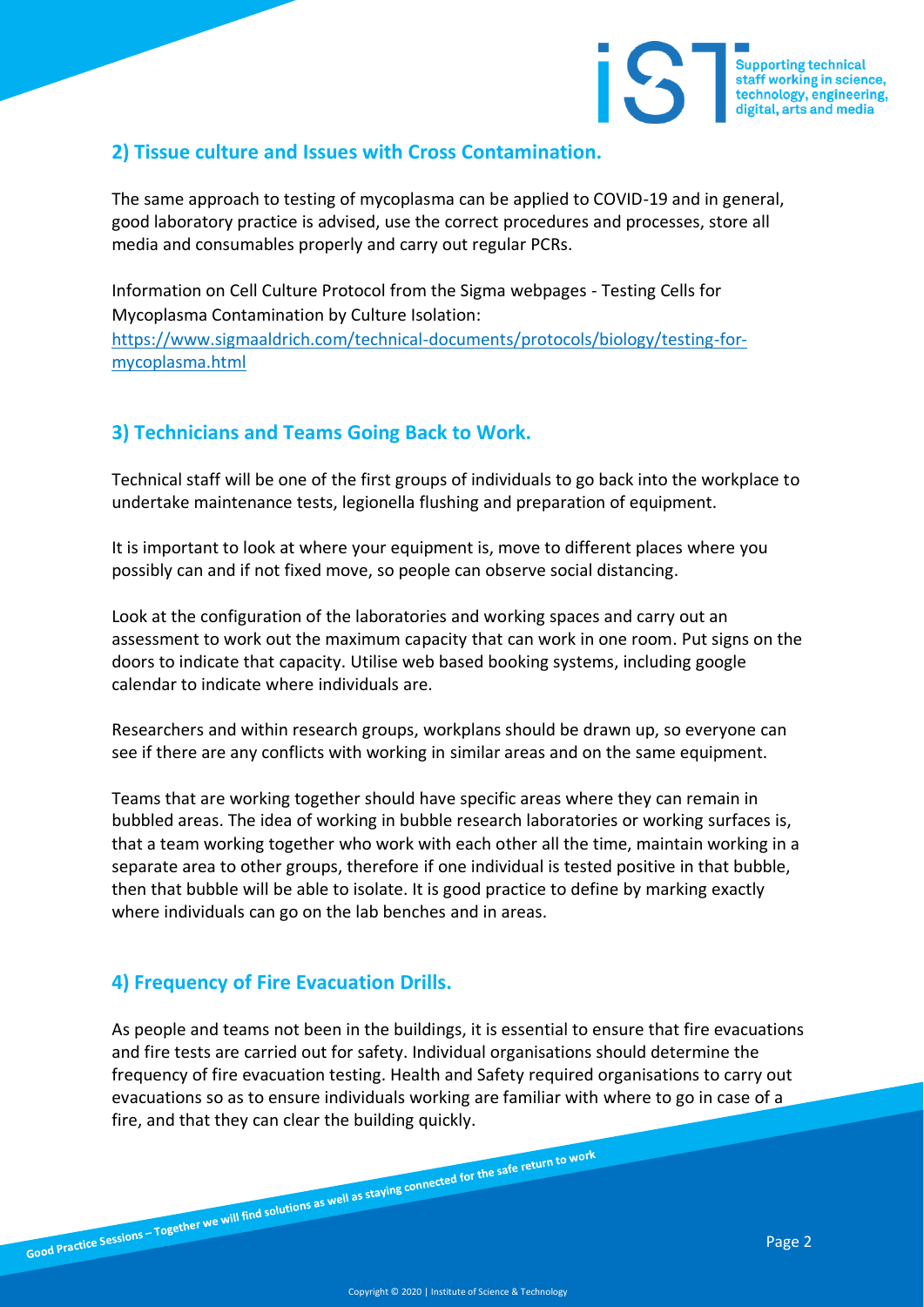

Government guidelines highlight that COVID procedures should be secondary to fire evacuation protocols. In order for you and your teams to be safe, advise that if there is a test or indeed a real fire, to leave non-essential items behind and exit in an ordinary fashion, taking good care with not touching surfaces and to move straight to the assembly point and keep distanced when in an area of safety.

### **5) Cleaning – Bio guard.**

Research Centres are using Bio Guard solutions to clean surfaces and find that these are preferable over 70% Industrial Methylated Spirits. <https://www.bioguardhygiene.co.uk/products/disinfectant-cleaning-solution/>

Deeper cleans are advised and cleaning more regular.

It is good practice to ensure that when you go back into work, that laboratories should be cleaned, remove anything you don't need and prepare workstations. Cleaning should be carried out at the start of practicals/experiments and at the end of practicals/experiments.

### **6) Essential Training and Practicals.**

Carry out virtual training as much as possible (using a mixture of virtual and physical practicals). Make use of demonstrators to carry out virtual teaching with virtual labs. Students could then write up the practicals afterwards. Use polls and interact with those that you are facilitating the training with.

If new equipment is being set up by external contractors, ask if instructors can record the training and send on video.

When you need to carry out on site training, keep distanced as much as possible, wear masks and appropriate PPE, observe good hygiene and hand washing protocols. If your practical is essential for going near individuals (taking blood), ensure that, gloves, aprons, and masks are worn as well as visas – doubling up where you can.

## **7) Animal Facilities.**

Animal facilities can be quite contained and closed environments so it would be difficult to social distance. Tape markings on the floor are advised here to ensure that individuals are maintaining distances.

Good Practice Sessions – Together we will find solutions as well as staying connected for the safe return to work